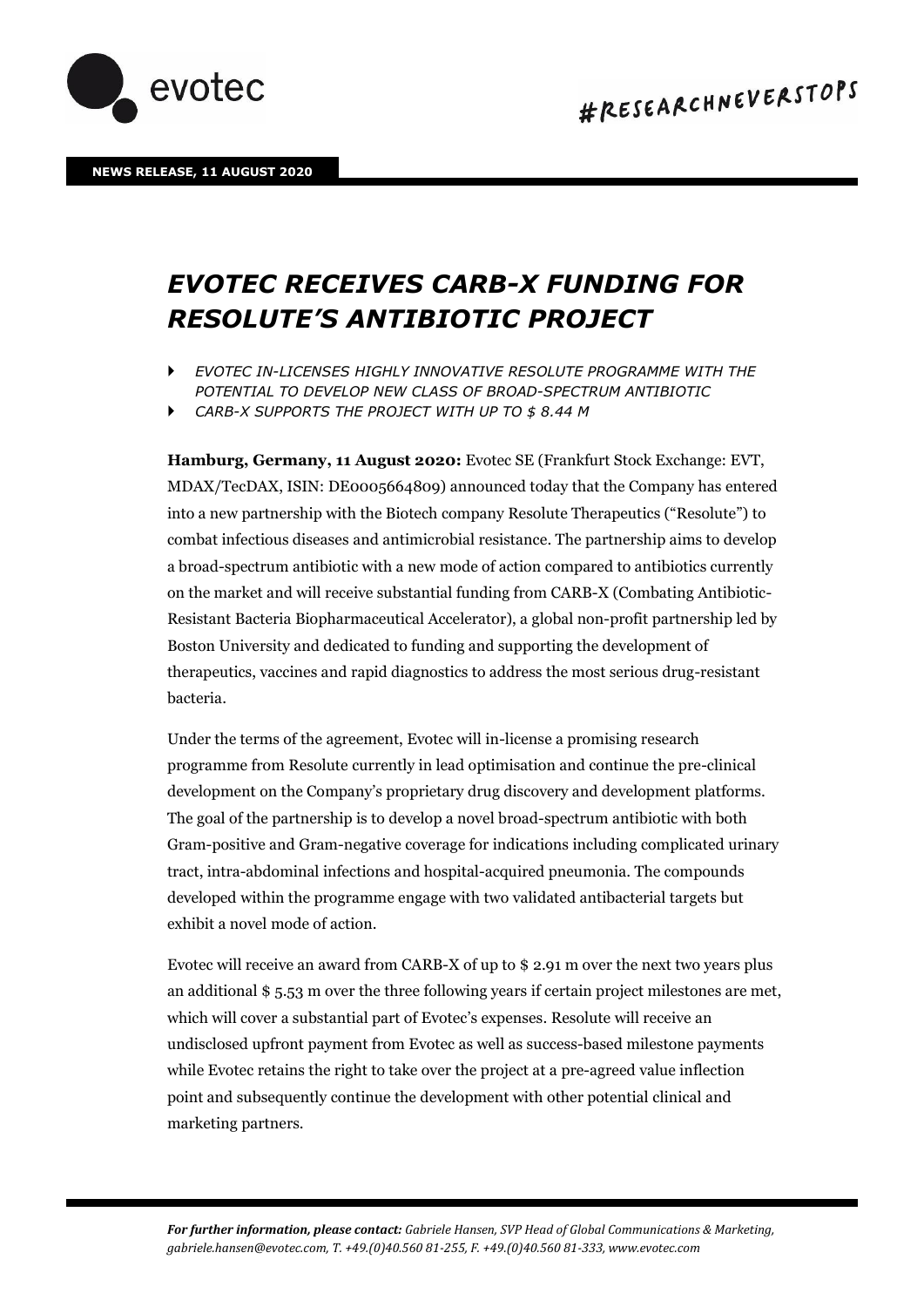**Dr Cord Dohrmann, Chief Scientific Officer of Evotec, commented:** "We are delighted to license this highly innovative antibacterial programme from Resolute. New antibiotics are urgently needed, particularly those that hold significant promise to overcome antimicrobial resistance. The significant support from CARB-X further validates the approach and we are optimistic to rapidly drive this programme to clinical proof of concept and beyond."

**Dr John Finn, President of Resolute Therapeutics, said:** "We are excited to partner with Evotec to advance this important program and to have the CARB-X support. The antibacterial team at Evotec is very accomplished and brings a strong set of tools throughout all aspects of antibacterial preclinical research and development. We have enjoyed a close collaboration with the Evotec scientific team to draft the plan and feel confident that this team can deliver a new class of broad-spectrum antibacterial agents into the clinic."

"Serious hospital-acquired infections are a serious threat globally, and new antibiotics are urgently needed," **said Erin Duffy, Ph. D., R&D Chief of CARB-X.** "Evotec's compounds constitute a new antibacterial class which, if eventually approved for use in the treatment of serious multidrug-resistant bacterial infections, would represent significant progress in the race against drug resistant pathogens."

## *ABOUT CARB-X*

*CARB-X (Combating Antibiotic-Resistant Bacteria Biopharmaceutical Accelerator) is a global non-profit partnership dedicated to supporting early development antibacterial R&D to address the rising threat of drug-resistant bacteria. CARB-X is led by Boston University and funding is provided by the Biomedical Advanced Research and Development Authority (BARDA), part of the Office of the Assistant Secretary for Preparedness and Response (ASPR) in the US Department of Health and Human Services; the Wellcome Trust, a global charity based in the UK working to improve health globally; Germany's Federal Ministry of Education and Research (BMBF); the UK Department of Health and Social Care's Global Antimicrobial Resistance Innovation Fund (GAMRIF); the Bill & Melinda Gates Foundation, and with in-kind support from National Institute of Allergy and Infectious Diseases (NIAID), part of the US National Institutes of Health (NIH) within the US Department of Health and Human Services. CARB-X is investing up to US\$500 million from 2016-2021 to support innovative antibiotics and other therapeutics, vaccines and rapid diagnostics. CARB-X supports the world's largest and most innovative pipeline of preclinical products against drug-resistant infections. CARB-X focuses exclusively on high priority drug-resistant bacteria, especially Gram-negatives. CARB-X is headquartered at Boston University School of Law. [https://carb-x.org/.](https://carb-x.org/) Follow us on Twitter @CARB\_X* 

*[Disclaimer]: Research reported in this press release is supported by the Cooperative Agreement Number IDSEP160030 from ASPR/BARDA and by awards from Wellcome Trust and Germany's Federal Ministry of Education and Research, as administrated by CARB-X. The content is solely the responsibility of the authors and does not necessarily represent the official views of the Department of Health and Human Services Office of the Assistant Secretary for Preparedness and Response, other funders, or CARB-X.*

*Media contact CARB-X: Jennifer Robinson [carbxpr@bu.edu](mailto:carbxpr@bu.edu)*